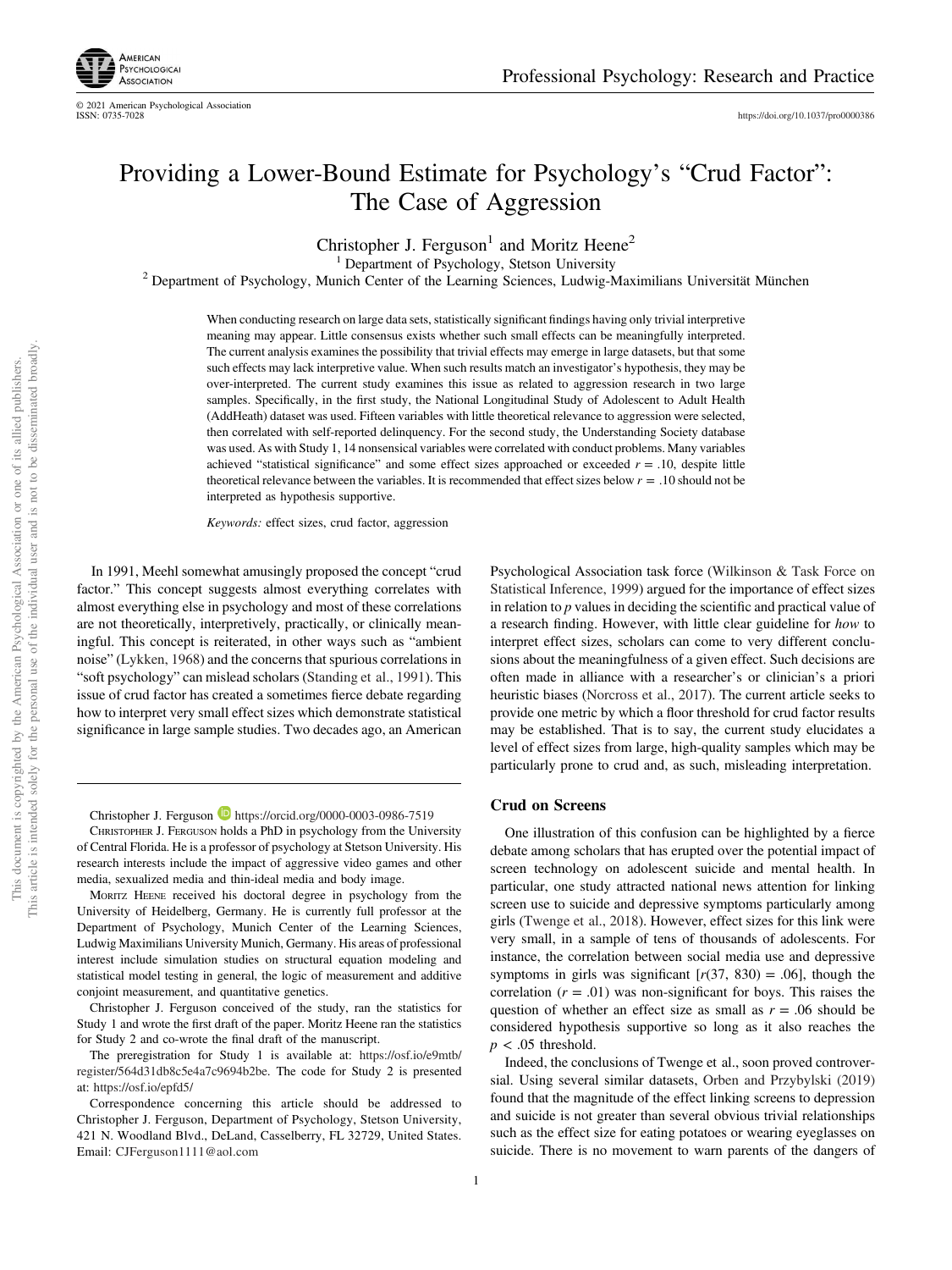potatoes or eyeglasses. If we accept that these effect sizes related to potatoes and eyeglasses, though statistically significant, nonetheless lack evidentiary value, does this run the risk that scholars selectively interpret or do not interpret effect sizes depending on their a priori beliefs? Other evidence suggests that these small effect sizes are highly susceptible to methods variance (Orben et al., 2019) or that longitudinal analysis did not reveal a predictive value for screen use on adolescent mental health (Heffer et al., 2019). Thus, a reliance on potentially trivial effect sizes to support a hypothesis may lead to false-positive conclusions.

Another example related to aggression also has a link to screens. Whether video game violence does or does not contribute to violence has been contested for some time. Initial estimates, suggest violent games might account for effect sizes in the range of  $r = .2-.3$ with aggression-related outcomes (e.g., Huesmann, 2007). Yet, as some of these earlier studies were challenged (e.g., Adachi & Willoughby, 2011) effect sizes began to decline as did, arguably, standards of evidence. For instance, in one recent meta-analysis of violent game effects on youth aggression, the authors concluded that effect sizes in the range of  $r = .08$  had evidentiary value (Prescott et al., 2018), whereas another recent meta-analysis of a similar pool of studies concluded that a mean effect size of  $r = .06$  was mostly explained by poor quality issues in some studies (Drummond et al., 2020). Other meta-analyses with similar effect sizes have been more cautious in interpreting them as having evidentiary value (Furuya-Kanamori & Doi, 2016). By contrast, in another area of aggression research, effect sizes in the range of  $r = .11$  were considered not to have evidentiary value regarding links between aggression and empathy (Vachon et al., 2014). Again, these contrasting interpretations both within and across aggression-related research fields point to confusion among scholars about how to interpret very small effect sizes.

It is worth recalling the explanatory power of such small correlations as well. An *r* = .06, such as for social media and depression in girls, using the coefficient of determination ( $r^2 \times 100$ ) reveals that social media overlaps exactly 0.36% with the variance in depression, even assuming the observed relationship is not merely spurious due to methodological issues. The  $r = .11$  relationship for aggression and empathy suggests a 1.2% overlap in variance, again assuming this is not inflated in some way. Granted, there are few clear goals on what is considered "practically significant" (though Ferguson, 2009 suggests a cut-off of  $r = .2$  or 4%), but we suggest understanding the percent of explained or overlapping variance can give us some insight into whether an observed relationship is hypothesis supportive from a practical standpoint, particularly when so many such effects are used to guide policy or make claims about important behavioral effects.

It is also important to understand how, or why scholars might be biased in favor of overinterpreting crud. We do not mean to be overly critical here, but merely are speaking in regards to the idea of scientists being human and subject to incentives of various sorts. These biases may include moral biases (save the children, protect marginalized groups, etc.), including mainly liberal political biases (Redding, 2001). Well understood issues of publication bias may pressure scholars to interpret any "statistically significant" findings as hypothesis supportive, no matter how small or methodologically compromised. This may be particularly true for scholars with tenure and promotion deadlines though, of course, hardly limited to them. Hypothesis supportive findings also likely garner more attention from news media and policymakers, adding further incentives geared toward overinterpreting weak findings.

## A Theory of Crud

Being human, scholars are likely to be tempted to believe an effect size is *real* so long as it crosses  $p < .05$  and fits with their hypotheses. Thus, it helps to understand how and why many effect sizes are not *real* even if they are *statistically signi*fi*cant*. Part of the problem is that null-hypothesis significance testing only accounts for sampling error, not numerous other sources of error. Scholars may mistakenly assume that any effect that is statistically significant represents a reasonable estimate of a population effect size. However, spurious effect sizes can develop under multiple conditions and these will become statistically significant in large samples.

Orben and Lakens (2020) provide an important and insightful discussion of "crud." Of particular importance is understanding that there is disagreement in how it is defined and best conceptualized, nor is there clarity on how to detect it. Without such clarity, it is possible both for researchers to interpret any effect size as meaningful or, conversely, disregard effects they do not like as crud. As the use of large datasets becomes increasingly common, these issues are not trivial. Thus, it is important to work toward a clearer understanding of when we do and do not have statistically significant crud in our results.

# Random Crud

Few effect sizes are exactly  $r = .00$ , even for constructs most would agree have little relationship to each other. Thus, effect sizes can be expected to vary from .00 naturally to some degree, potentially on a normal curve. However, normal variation in effect sizes around 0 is poorly understood. That is to say, the mean effect sizes, standard deviation, and potential range of crud effect sizes have not been substantially investigated. If we accept that crud effect sizes vary and are dispersed around  $r = .00$ , we can expect that in large samples, many of these random but non-zero effect sizes will become statistically significant. Further, we would expect to see a bias toward positive crud. That is to say, given the existence of publication bias, authors, and journal editors are more likely to report and publish positive crud that supports an a priori hypothesis (van Assen et al., 2015). Aside from a bias toward positive crud, random crud is entirely beyond a researcher's control.

## Non-Random Crud

Non-random crud occurs to the degree that methodological issues within psychological research are likely to nudge effect sizes toward the direction of a study's hypotheses. Such crud is non-random as it will tend to always prefer the study hypotheses. Again, these nudges may be relatively small but, once again, in large sample studies may be enough to produce statistically significant results. Examples of phenomenon likely to cause non-random crud include demand characteristics or hypothesis guessing among participants (Sharpe & Whelton, 2016), single-responder bias in which predictor and outcome variables are both based on a single participants' survey responses (Baumrind et al., 2002), the use of unstandardized and unreliable measures (Elson et al., 2014) and researcher expectancy effects wherein researchers themselves unwittingly influence a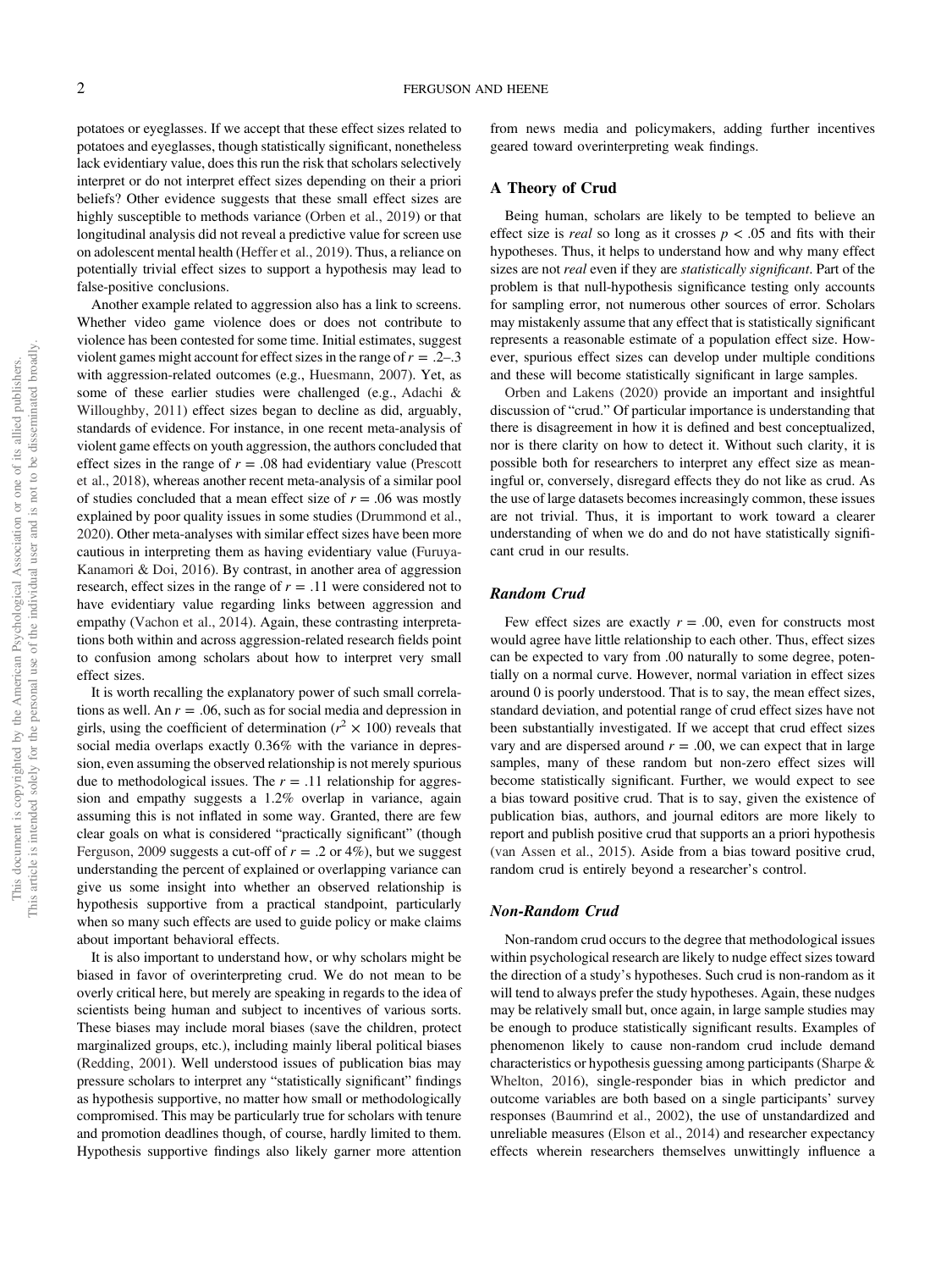participant's responses (MacCoun & Perlmutter, 2017). These biases can become systematic, replicated across studies in a field, leading to artificial confidence in research results (Larzelere et al., 2015).

Non-random crud differs from random crud in several ways. First, it is at least partially under the control of the researcher, though perhaps impossible to eliminate entirely. Second and related, it can be reduced by certain procedures such as distractor items for demand characteristics, multiple-responder methods, and researcher blinding to condition. Third, the variance in non-random crud may be more difficult to estimate as it likely varies widely depending on the individual research methodology of particular studies.

# The Current Study

Based on the previous literature, several questions are worth considering:

- 1. What is the potential for small effect sizes to be representative of methodological artifacts or random variance in effect sizes rather than real effects that exist in the population?
- 2. Is there any point to reporting effect sizes at all if they are all considered of evidentiary value so long as they cross  $p < .05$ ?
- 3. Is it possible to estimate a high-risk threshold for effect sizes, wherein spurious correlations may be misinterpreted because they cross  $p < .05$  in large samples?

The current study seeks to address these questions in a preliminary way using two large samples of adolescents. Given that random crud is likely more able to be estimated, the analyses will specifically seek to address some preliminary estimates for a lower-bound cut-off for effect sizes at high risk for spurious interpretation. Such an analysis may help scholars decide whether a tiny but statistically significant effect size can be safely interpreted as hypothesis supportive.

# **Disclosures**

The preregistration for Study 1 is available at: https://osf.io/ e9mtb/register/564d31db8c5e4a7c9694b2be. The code for Study 2 is presented at: https://osf.io/epfd5/.

#### **Participants**

#### Method

The current study makes use of two databases: (a) the National Longitudinal Study of Adolescent Health database (AddHealth; Resnick et al., 1997) and (b) data of the study Understanding Society, Wave 1 (2009–2011) Questionnaires, Youth Self-Completion (10– 15 years) from the UK Data Archive (University of Essex, Institute for Social and Economic Research, 2019).

## Study 1

This database is a large, publicly available (albeit for a fee), compilation of survey and in-person data with adolescents that is nationally representative. A full description of the methodology by

which the database was developed can be found in Resnick et al. (1997). The current sample includes 20,403 adolescents who had completed information related to delinquency during the original assessment. Mean age was  $15.65$  (*SD* = 1.74) and  $50.5\%$  of the sample were female.

## Study 2

The current sample includes 4,899 adolescents who had completed information related to conduct problems during the original assessment. This Understanding Society dataset is part of an ongoing study of UK households begun in 1991. The Understanding Society dataset specifically has been administered with adolescents every year from 2009 to 2017. Mean age was  $12.51$  ( $SD = 1.70$ ) and 50.3% of the sample were female. A full description of the database is provided in University of Essex, Institute for Social and Economic Research (2019).

# Measures

To study aggression the main outcome, a 15-item measure of selfreported delinquency was used. Sample items include "How often did you use or threaten to use a weapon to get something from someone?" and "How often did you drive a car without its owner's permission?" Omega hierarchical reliability for this subscale was .69.

For predictors, 20 crud items were initially chosen, 15 from either the survey self-responses or the in-person interview parts of the assessment, and five school variables. These are all indicated in the preregistration for this project. However, upon inspection, the five school variables were only recorded at the level of the school, not the individual and, as such, were not analyzed. All variables were chosen, similar to Orben and Przybylski (2019), for lack of theoretical rationale for why the predictors should predict delinquency. All variables are presented in the results section. These predictors typically involved either ordinal or yes/no responses. Variables were chosen from three waves of Study 1 as indicated by W1, W2, and W3, which stretched into adulthood.

Lastly, given that screen use was indicated as a potential predictor of negative mental health outcomes, including aggression, in much of the prior literature used as an example in this article, a measure of screen use was calculated. This measure combined two items measuring the frequency of self-reported television and computer use.

Study 2: We used the Subscale: Conduct Problems from the Strengths and Difficulties Questionnaire (SDQ). The SDQ is a fiveitem emotional and behavioral questionnaire for children and adolescents. Sample items include "I am often accused of lying or cheating," "I fight a lot. I can make other people do what I want," and "I get very angry and often lose my temper." See also www .sdqinfo.com for more information. Omega hierarchical reliability for this subscale was .64.

# Procedure

#### Study 1

The procedure for this study was preregistered and this can be found at: https://osf.io/e9mtb/register/564d31db8c5e4a7c9694b2be. Both bivariate and partial *r* (controlling for gender) values were calculated for each of the 15 crud variables with delinquency.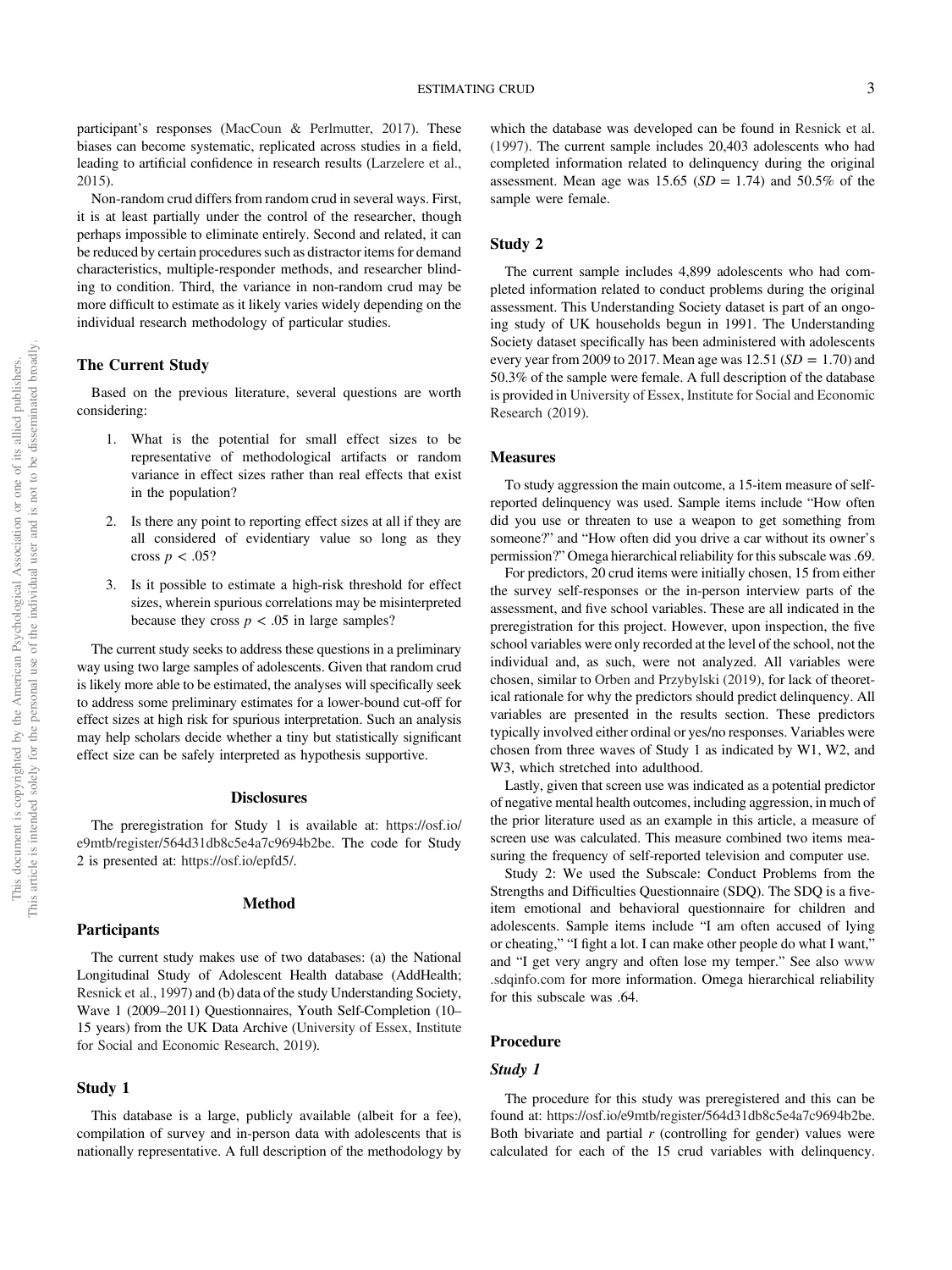Meta-analysis was also used to calculate a mean effect size from the absolute value of the correlation coefficients given there was no presupposed theoretical direction for crud in any case. Differences in mean effect size between ordinal and yes/no variables were also examined.

#### Study 2

This was not preregistered as it was not part of the initial study plan but conducted in response to some initial comments on our manuscript. Thus, it may be fairly considered more exploratory than Study 1. However, it was intended as a reproducibility study to examine whether the phenomenon-revealed in Study 1 were consistent across other datasets. Partial correlations controlling for age and gender were calculated between the 14 crud variables and conduct disorder symptoms as described in Table 2. The data are not publicly available but the analysis script written in R to rerun our analysis if one has access to the data can be found at https://osf.io/ epfd5/. Furthermore, we generated five synthesized data sets of the original data using the R package synthpop (Nowok et al., 2016). These data do not contain the same values as the original data but retain the structure of the original data. Any inference, therefore, returns the same conclusion as the original. The synthesized data and the associated R analysis script for the meta-analysis carried in this study can also be downloaded from the Open Science Framework (OSF) project page mentioned above.

#### Results

## Study 1

Both the bivariate and partial *r* correlations between the 15 crud variables as well as screen use and self-reported delinquency are reported in Table 1. Results showed general consistency across methods variance, including Pearson *r,* Spearman rho, and partial *r*. In each case, of the 15 crud variables, between 7 and 10 of the variables were statistically significant. Highest effect sizes were seen

# Table 1

*Correlations Between Crud and Delinquency for Study 1*

| Crud variable                            | r          | rho       | Partial r  |
|------------------------------------------|------------|-----------|------------|
| Sore Throat Frequency W1                 | $.093***$  | $.106***$ | $.102**$   |
| Asthma W1                                | .013       | .005      | .019       |
| Driving, Miles/Week W1                   | $-.016*$   | $-.023**$ | $-.026***$ |
| Plays a Sport W2                         | $.017*$    | .016      | $-.021*$   |
| Drinks Milk W2                           | $-.018*$   | $-.010$   | $-.034***$ |
| Drinks Water W2                          | $-.018*$   | $-.021*$  | $-.025***$ |
| Frequency Sunscreen Use W2               | $.098***$  | $.107**$  | $.074***$  |
| Past Year Medical Exam W2                | .005       | .007      | $-.002$    |
| Respondent Lives at<br>Interview Site W3 | $-.001$    | $-.012$   | $-.001$    |
| Bedtime Hour W3                          | $-.043***$ | $-032***$ | $-.034***$ |
| Does Work Around House W3                | $-.007$    | $-.004$   | $.029***$  |
| <b>Adoption Status W1</b>                | $.043***$  | $.034***$ | $.040***$  |
| Time Since Previous<br>Dental Exam W1    | .016       | .011      | .013       |
| Uses Artificial Limb W1                  | $.041***$  | $.029***$ | $.029***$  |
| Age of Child W3                          | .009       | .008      | .019       |
| Screen Use W1                            | $.084***$  | $.084***$ | $.069**$   |

*Note.*  $W =$  study wave. Partial  $r$  control for gender.

 $p = .05.$  \*\*  $p < .01.$  \*\*\*  $p < .001.$ 

for two crud variables, in particular, frequency of sore throats and frequency of sunscreen use. These effect sizes were actually larger than for screen use, a variable of interest to many scholars.

Meta-analysis was run using the Comprehensive Meta-Analysis program. Mean fixed effects models were consistent at between  $r = .033$  and  $.035$  across correlation methods. Effect sizes were higher for ordinal items  $(r = .043$  in bivariate analyses) than yes/no items  $(r = .021)$ .

# Study 2

Because all crud variables were unordered categorical variables, we ran simple linear regressions by regressing the scores of the subscale Conduct Problems on each of the variables (see Table 2) to estimate *R*, that is, the correlation between the predicted and observed conduct problem scores. To furthermore obtain partial correlations between the unordered categorical crud variables and conduct problem scores, controlled for "age" and "gender," we took the square root of estimated partial omega coefficients. This approach is derived from Levine and Hullett (2002, p. 622) who argue that partial eta squared, which is the upward-biased counterpart of partial omega squared (Maxwell & Delaney, 1990) is conceptually equivalent to the squared partial correlation. It should be noted that in the case of the crud variable "interview date," partial omega squared turned out to be slightly negative (−.001) and the square root could therefore not be calculated. Negative estimates of partial omega squared can occur because the sampling distribution of omega squared can have a substantial mass in the negative region when population effects are small (Okada, 2017). Such negative estimates do, however, not make sense because partial omega squared as the ratio of explained variability to variability unexplained by all the other predictors of a model must lie between 0 and 1. This negative estimate could therefore neither be used in the significance tests nor in the meta-analysis mentioned below, thereby reducing the number of results being part of meta-analysis from 14 to 13.

The significance of the squared partial omega coefficients was determined using bootstrapped 95% confidence intervals with standard errors being based on the sample quantiles of the bootstrapped values. Eight out of 13 coefficients turned out to be significant. The results are displayed in Table 2.

Square-rooted partial omega square coefficients (yielding partial correlations) were then meta-analyzed to obtain an overall effect size measure using the R package metafor (Viechtbauer, 2010). A fixedeffects meta-analysis yielded a significant mean effect size with  $r_{\text{partial}} = .11, z = 26.11, p < .001$ , two-tailed CI<sub>95%</sub> = .098, .113. (The five meta-analyses based on the five synthesized data yield an overall effect size of  $r_{\text{partial}} = .11$ ,  $SD = .01$ ). The results from the synthesized data aimed to provide reproducible data analyses are therefore highly comparable to those obtained from the original data set.

#### **Discussion**

Several decades ago Meehl (1991) suggested that many small findings in psychology could be "crud," a tendency for everything to correlate with everything else a tiny amount. The current article sought to provide some preliminary examination of the crud phenomenon-in a large sample of adolescents with aggressive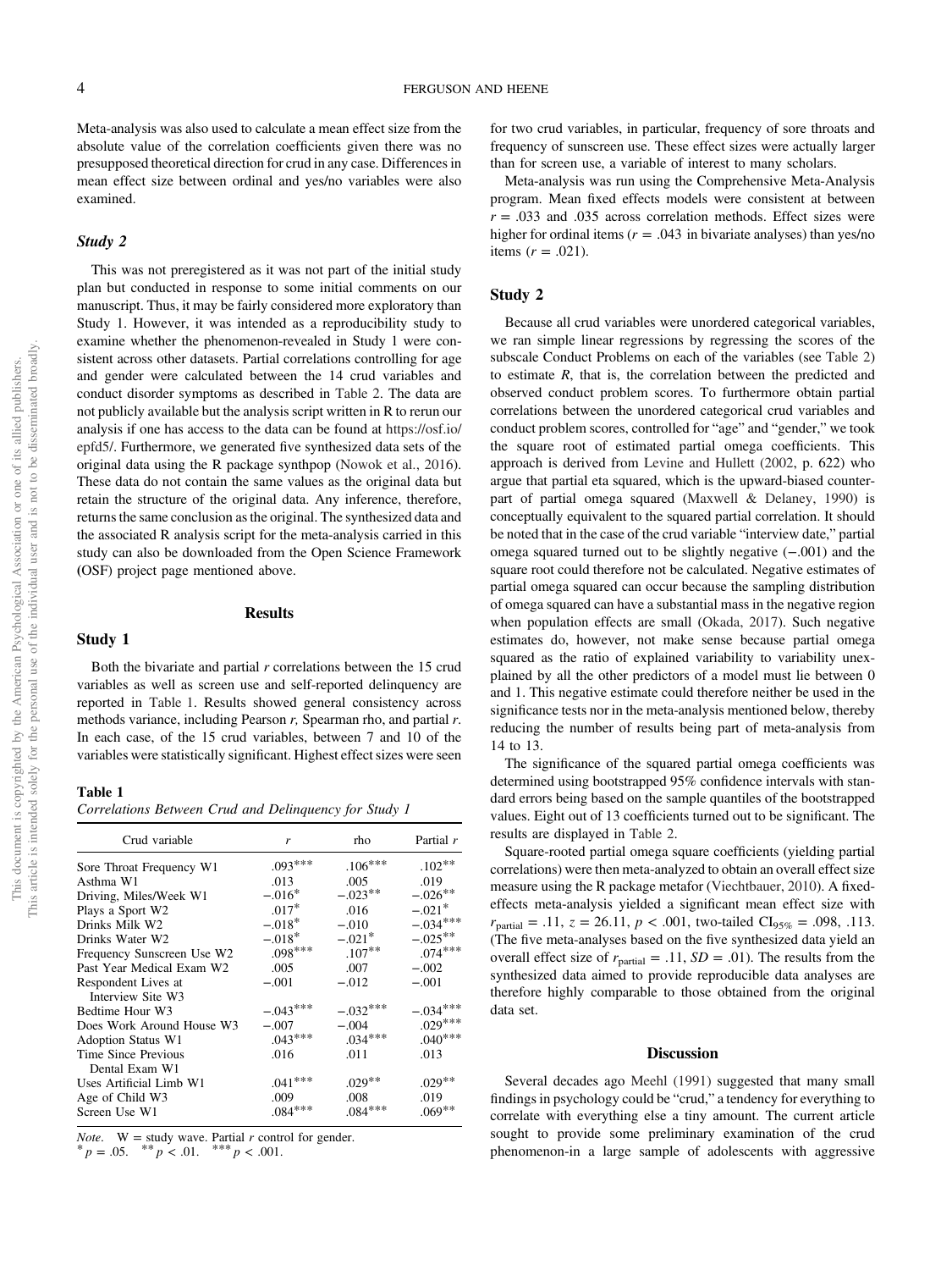| Table 2                                                    |  |  |
|------------------------------------------------------------|--|--|
| Correlations Between Crud and Conduct Problems for Study 2 |  |  |

| Crud variable                                     | Number of valid<br>response options used | R         | $\alpha\omega_{partia}^2$ |
|---------------------------------------------------|------------------------------------------|-----------|---------------------------|
| Siblings at home                                  | $\overline{2}$                           | $.037**$  | $.034$ ns                 |
| Head-aches, stomach-aches, or sickness            | 3                                        | $.222***$ | $.224*$                   |
| One good friend or more                           | 3                                        | $.050***$ | $.049$ ns                 |
| What would most like to do at 16                  | 5                                        | $.180***$ | $.178*$                   |
| How often eat crisps fizzy drinks sweets          | 4                                        | $.138***$ | $.139*$                   |
| Main means of travel to school                    | 6                                        | $.043$ ns | $.029$ ns                 |
| Religious membership in Great Britain             | 10                                       | $.088***$ | $.076*$                   |
| Sex of natural parent with lowest personal number | $\mathcal{D}_{\mathcal{L}}$              | $.052***$ | $.051$ ns                 |
| Job would like when left education based on       | 371                                      | $.266***$ | $.181*$                   |
| Standard Occupational Classification 1990         |                                          |           |                           |
| Job would like when left education based on       | 353                                      | $.278***$ | $.186*$                   |
| Standard Occupational Classification 2000         |                                          |           |                           |
| Job would like when left education based on       | 369                                      | $.277***$ | $.179*$                   |
| Standard Occupational Classification 2010         |                                          |           |                           |
| Ethnic group                                      | 18                                       | $.073$ ns | $.044*$                   |
| Interview date: day                               | 31                                       | $.075$ ns | $-^{\rm a}$               |
| Country of residence                              | 4                                        | $.026$ ns | $.007$ ns                 |
|                                                   |                                          |           |                           |

The significance of  $\omega^2$ is based on the significance of partial omega square values.

\*  $p = .05.$  \*\*  $p < .01.$  \*\*\*  $p < .001.$ 

delinquency as an outcome. Analyses from Study 1 suggest that with effect sizes below  $r = .10$ , a majority of nonsense relationships achieve statistical significance, with some approaching or slightly exceeding the value of  $r = .10$ . These results suggest a higher than tolerable probability for false-positive findings among effect sizes below  $r = .10$  among large sample studies. It is interesting that some of these variables produced effect sizes higher than for screen use, a variable often considered important by psychologists when considering aggression. This highlights the potential for spurious interpretation of weak effects.

With Study 2, mean effect sizes were slightly higher, around  $r = .11$ . This suggests that even some effect sizes exceeding  $r = .11$ and "statistically significant" in large datasets may be artifactual in nature. Though there is no definite hard "cut-off" effect size, confidence in the meaningfulness of statistically significant effect sizes should clearly decrease the nearer they approximate 0. In the two datasets, only a single crud relationship exceeded  $r = .20$ .

As a practical suggestion, it is recommended that effect sizes below  $r = .10$  should not be interpreted as evidence in support of a hypothesis, at least of one claiming the existence of a univariable relationship or a univariable causal effect. Such weak data are likely inconclusive at best or may just reflect a hodgepodge of relationships or causal effects of more than one variable. In the past, many scholars have constructed arguments for why tiny effects may nonetheless be important. For instance, scholars have sometimes suggested that tiny effects spread across a population can nonetheless have practically significant impact, or that important medical findings sometimes have tiny effect sizes in terms of *r.* These latter arguments appear to have been discredited as mainly due to statistical calculation errors (Ferguson, 2009) whereas the former extrapolates within-participant variance to populations in an inappropriate way. Moreover, although correlations of such a magnitude may represent something "real" in terms of the aforementioned hodgepodge- or net-effects/relationships among variables, such effects might just be either too small to care about in light of more obvious contributors or inconclusive because they cannot be interpreted as relationships between just two variables. Thus, it is recommended that psychological science adopt more conservative standards for the interpretation of tiny or small effect sizes. If effect sizes are a game of all have won and must have prizes, reporting them in the first place is moot.

It is possible that, in some cases, scholars may have valid reasons for concluding that an effect size might be truncated due to issues such as unreliable measures. This should not be used as an argument for interpreting the observed effect sizes as hypothesis supportive. However, authors could provide recommendations for how future studies could examine the issue further using more precise techniques if there are concerns in this regard.

It is noted that effect sizes above  $r = .10$  are no guarantee for having escaped "crud." Non-random crud could be much larger due to methodological limitations, including systematic methodological limitations across particular fields. The current study applies only to random crud, not non-random crud. It is likely that many falsepositive results exceed  $r = .10$ . However,  $r = .10$  appears to be a reasonable minimal cut-off for a likely signal versus noise problem in psychological research, with the understanding that noise and crud effects may actually extend far higher (e.g., Meehl, 1990, 1997; Waller, 2004). Effects between *r* = .10 and *r* = .20 may also be regarded with caution as the proportion of uninterpretable results here are likely to remain fairly high (Lykken, 1968). As such, the .10 cutoff should be regarded as a basement cut-off under which an effect should not be interpreted as hypothesis supportive. However, exceeding .10 or even .20 is not a guarantee that an effect is "real" and various noise or crud factor issues may still lead to misinterpretations of the importance of particular findings.

Naturally, the use of any hard and fast cut-off brings with it some limitations. It is important that scholars focus on theoretically relevant predictors and reproducibility. However, it is entirely

<sup>&</sup>lt;sup>a</sup> Could not be computed because omega square was negative.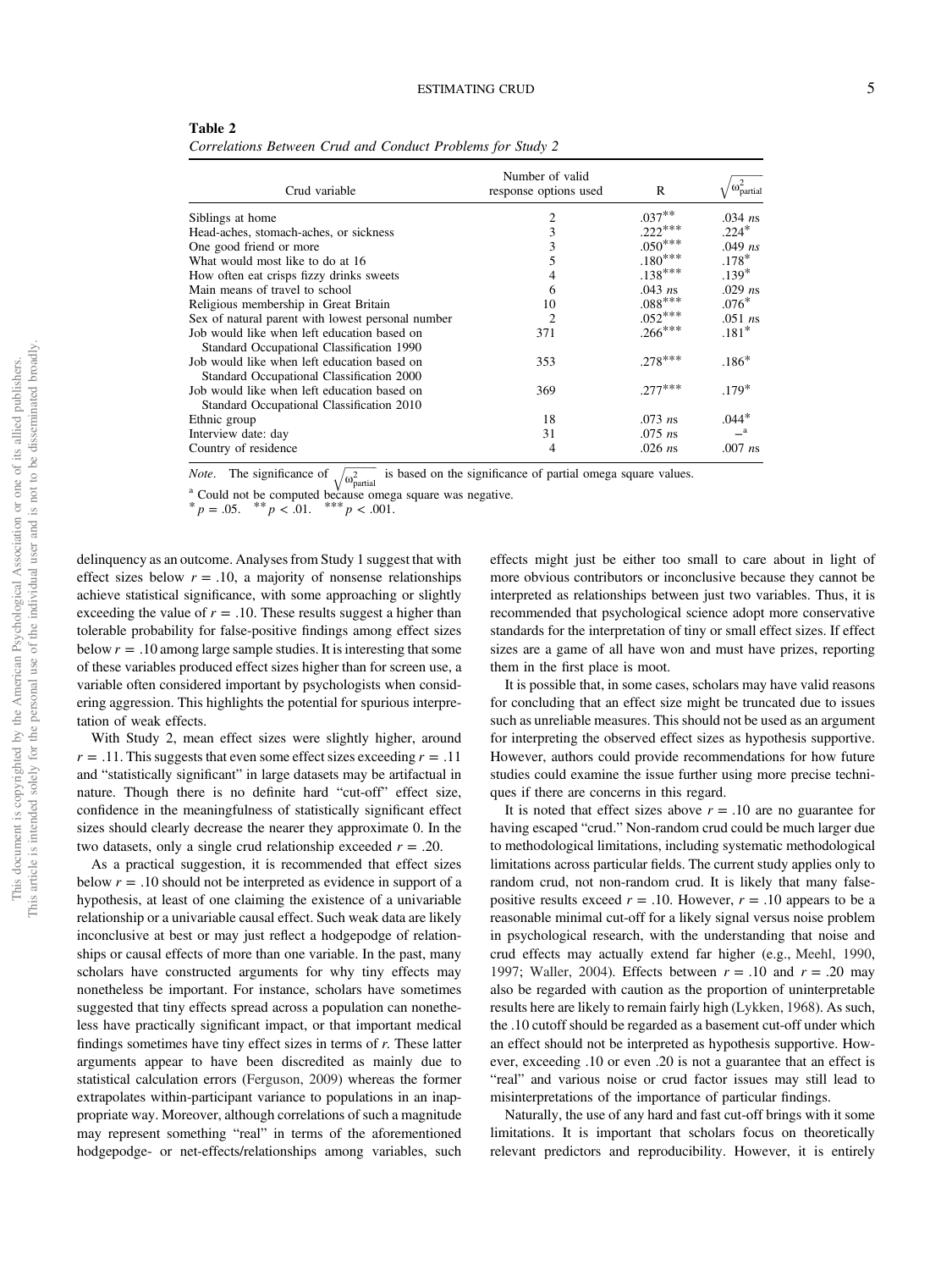possible that a theoretically hypothesized but tiny effect may appear reproducible in large datasets, but this being due to systematic methodological problems in the field rather than a "true" effect. As such, we do believe that a threshold for interpretation as hypothesis supportive, below which we know many effect sizes are spurious, will be helpful for researchers interested in avoiding overinterpretation of weak and potentially spurious data.

# Limitations

Although the current analyses employed a rigorously developed dataset with two large, nationally representative samples, it is necessarily limited in scope. In particular, the current analyses test crud in aggression research. Crud in other fields of research may be larger or smaller, although it is unlikely to ever be absent. Ultimately, the current figures are only a preliminary estimate and more work on this issue would be welcome. The current results should not be used to warn parents of the dangers of sore throats or sunscreen as risk factors for aggression.

In our study, "nonsense" variables were chosen for their theoretical lack of relationship to aggression. Another approach would have been to simply include a random selection of variables against which to correlate aggression. Both approaches have their value, however, we thought it is best to use "nonsense" variables to get a clearer picture of noise effects from which true signal could be distinguished. Had we employed a random variable sample, some of those variables would have been theoretically relevant for aggression. This would have increased the effect size as this calculated effect would have included both "true" effects and "crud" effects. In our view, this resultant effect size would not have been a conservative estimate of "crud" and could have resulted in a potential rejection of some "true" (albeit small) effects. As we wished to provide an estimate of crud that was noise or nonsense only, we did not take this approach. We certainly understand that there is a risk of variable selection bias in our approach, but a random sampling approach would work best only in a dataset from which the majority of variables could be expected to be unrelated.

# Concluding Thoughts

In recent years, psychological science has struggled with a replication crisis that has challenged many previously held truisms (Pashler & Harris, 2012). An overreliance on tiny effect sizes may also be promoting many false-positive results, even when issues such as p-hacking or other questionable researcher practices are not in play. For psychological science to become surer in its findings, adoption of a higher threshold of evidence will likely be necessary. This will undoubtedly require abandoning many trivial effect sizes that are "statistically significant" but, nonetheless, crud.

#### **References**

- Adachi, P. J. C., & Willoughby, T. (2011). The effect of video game competition and violence on aggressive behavior: Which characteristic has the greatest influence? *Psychology of Violence*, *1*(4), 259–274. https:// doi.org/10.1037/a0024908
- Baumrind, D., Larzelere, R. E., & Cowan, P. A. (2002). Ordinary physical punishment: Is it harmful? Comment on Gershoff (2002). *Psychological Bulletin*, *128*(4), 580–589. https://doi.org/10.1037/0033-2909.128.4.580
- Drummond, A., Sauer, J. D., & Ferguson, C. J. (2020). Do longitudinal studies support long-term relationships between aggressive game play and youth aggressive behavior? A meta-analytic examination. *Royal Society Open Science.* https://doi.org/10.1098/rsos.200373
- Elson, M., Mohseni, M. R., Breuer, J., Scharkow, M., & Quandt, T. (2014). Press CRTT to measure aggressive behavior: The unstandardized use of the competitive reaction time task in aggression research. *Psychological Assessment*, *26*(2), 419–432. https://doi.org/10.1037/a0035569
- Ferguson, C. J. (2009). Is psychological research really as good as medical research? Effect size comparisons between psychology and medicine. *Review of General Psychology*, *13*(2), 130–136.
- Furuya-Kanamori, F., & Doi, S. (2016). Angry birds, angry children and angry meta-analysts. *Perspectives on Psychological Science*, *11*(3), 408–414.
- Heffer, T., Good, M., Daly, O., McDonnell, E., & Willoughby, T. (2019). The longitudinal association between social-media use and depressive symptoms among adolescents and young adults: An empirical reply to Twenge et al. (2018). *Clinical Psychological Science*, *7*(3), 462–470.
- Huesmann, L. R. (2007). The impact of electronic media violence: Scientific theory and research. *Journal of Adolescent Health*, *41*, S6–S13.
- Larzelere, R. E., Cox, R. B., Jr., & Swindle, T. M. (2015). Many replications do not causal inferences make: The need for critical replications to test competing explanations of nonrandomized studies. *Perspectives on Psychological Science*, *10*(3), 380–389. https://doi.org/10.1177/1745691614567904
- Levine, T. R., & Hullett, C. R. (2002). Eta squared, partial eta squared, and misreporting of effect size in communication research. *Human Communication Research*, *28*(4), 612–625. https://doi.org/10.1111/j.1468-2958 .2002.tb00828.x
- Lykken, D. T. (1968). Statistical significance in psychological research. *Psychological Bulletin*, *70*(3, Pt.1), 151–159. https://doi.org/10.1037/ h0026141
- MacCoun, R. J., & Perlmutter, S. (2017). Blind analysis as a correction for confirmatory bias in physics and in psychology. In S. O. Lilienfeld & I. D. Waldman (Eds.), *Psychological science under scrutiny: Recent challenges and proposed solutions* (pp. 297–322). Wiley-Blackwell.
- Maxwell, S. E., & Delaney, H. D. (1990). *Designing experiments and analyzing data*. Brooks Cole.
- Meehl, P. E. (1990). Appraising and amending theories: The strategy of Lakatosian defense and two principles that warrant it. *Psychological Inquiry*, *1*(2), 108–141. https://doi.org/10.1207/s15327965pli0102\_1
- Meehl, P. E. (1991). Why summaries of research on psychological theories are often uninterpretable. In R. E. Snow, D. E. Wiley, R. E. Snow, & D. E. Wiley (Eds.), *Improving inquiry in social science: A volume in honor of Lee J. Cronbach* (pp. 13–59). Erlbaum.
- Meehl, P. E. (1997). The problem is epistemology, not statistics: Replace significance tests by confidence intervals and quantify accuracy of risky numerical predictions. In L. L. Harlow, S. A. Mulaik, & J. H. Steiger (Eds.), *What if there were no signi*fi*cance tests?* (pp. 393–425). Erlbaum.
- Norcross, J. C., Hogan, T., Koocher, G. P., & Maggio, L. A. (2017). *Clinician*'*s guide to evidence-based practices: Mental health and the addictions* (2nd ed.). Oxford University Press.
- Nowok, B., Raab, G. M., & Dibben, C. (2016). Synthpop: Bespoke creation of synthetic data in R. *Journal of Statistical Software*, *74*(11), 1–26. https://doi.org/10.18637/jss.v074.i11
- Okada, K. (2017). Negative estimate of variance-accounted-for effect size: How often it is obtained, and what happens if it is treated as zero. *Behavior Research Methods*, *49*(3), 979–987. https://doi.org/10.3758/s13428-016- 0760-y
- Orben, A., Deinlin, T., & Przybylski, A. (2019). Social media's enduring effect on adolescent life satisfaction. *Proceedings of the National Academy of Sciences*, *116*(21), 10226–10228.
- Orben, A., & Lakens, D. (2020). Crud (re)defined. *Advances in Methods and Practices in Psychological Science*, *3*(2), 238–247. https://doi.org/10 .1177/2515245920917961